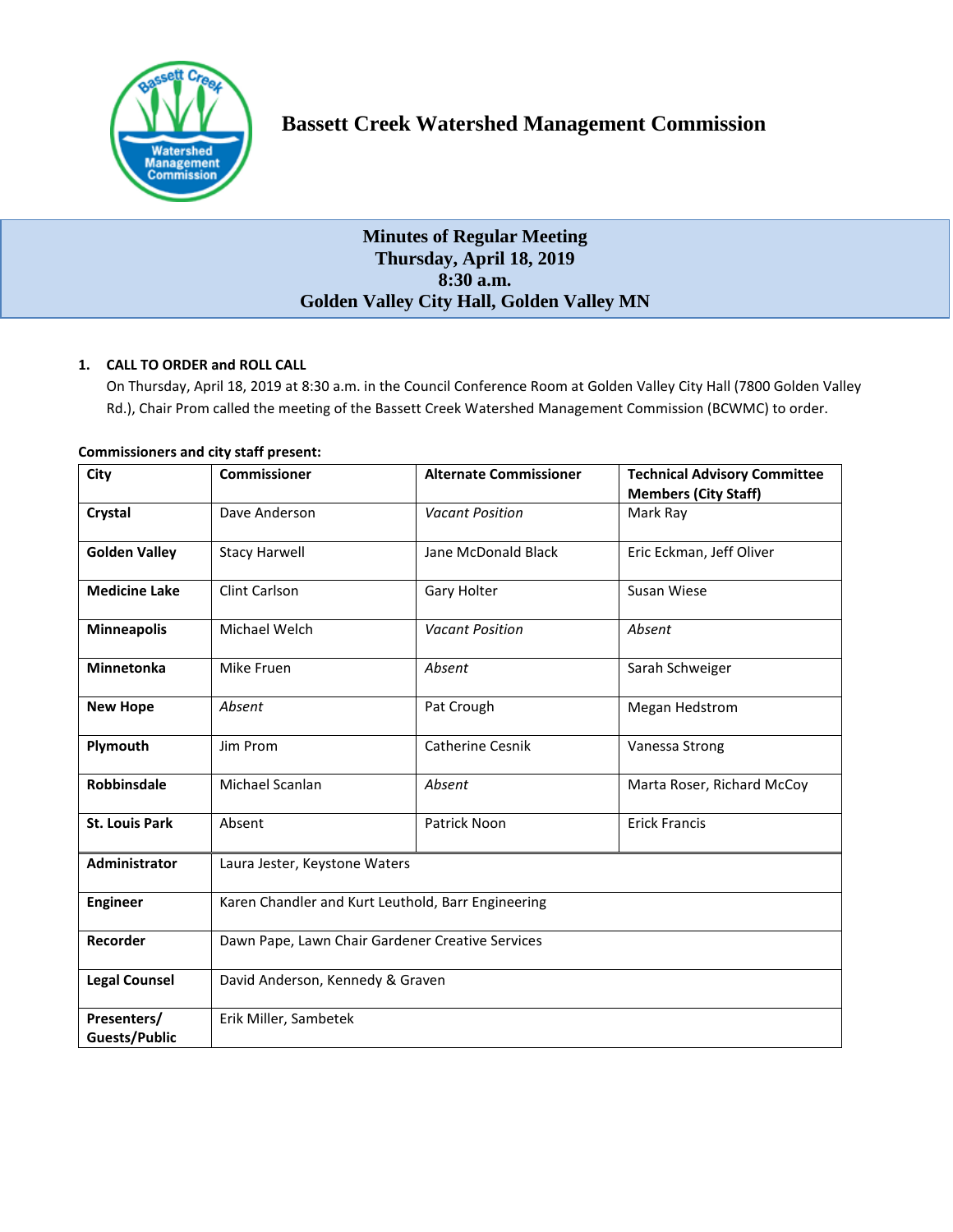# **2. CITIZEN FORUM ON NON-AGENDA ITEMS**

No citizens present.

# **3. APPROVAL OF AGENDA**

**MOTION:** Commissioner Scanlan moved to approve the agenda. Alternate Commissioner Crough seconded the motion. Upon a vote, the motion carried 9-0.

# **4. CONSENT AGENDA**

Commissioner Welch pulled 4I off of the consent agenda and moved it ahead of 5A of business agenda.

**MOTION:** Commissioner Scanlan moved to approve the consent agenda as amended. Alternate Commissioner Crough seconded the motion. Upon a vote, the motion carried 9-0.

The following items were approved as part of the consent agenda: March 21, 2019 Commission meeting minutes, acceptance of the April 2019 financial report, payment of invoices, approval to reimburse Commissioner Carlson for Land Development Conference, Approval of Agreement with Hennepin County for 2019 River Watch Program, approval of contract with Lake Restoration, Inc. for curly-leaf pondweed treatment, approval not to waive monetary limits on municipal tort liability, and approval of agreement with Met Council for 2019 Citizen Assisted Monitoring Program.

| TOTAL GENERAL FUND BALANCE                  | \$761,710.97      |
|---------------------------------------------|-------------------|
| TOTAL CASH & INVESTMENTS ON-HAND (04/09/19) | \$3,608,908.04    |
| CIP Projects Levied – Budget Remaining      | \$ (4,681,126.33) |
| <b>Closed Projects Remaining Balance</b>    | \$363,781.71      |
| 2012-2017 Anticipated Tax Levy Revenue      | \$7,045.36        |
| 2018 Anticipated Tax Levy Revenue           | \$10,316.57       |
| Anticipated Closed Project Balance          | \$381,143.64      |

The general and construction account balances reported in the April 2019 Financial Report are as follows: Checking Account Balance **\$ 761,710.97** \$ 761,710.97

# **5. BUSINESS**

# **4I (from consent agenda) Approval of Marsh Run Apartments Project, Minnetonka**

Commissioner Welch asked about one of the Commission Engineer's conditions for approval – the performance of the Jellyfish Filter. Commission Engineer Chandler noted that the Jellyfish Filter is a proprietary stormwater treatment device and an example of the types of devices they are reviewing more frequently in proposed projects. She noted that later in the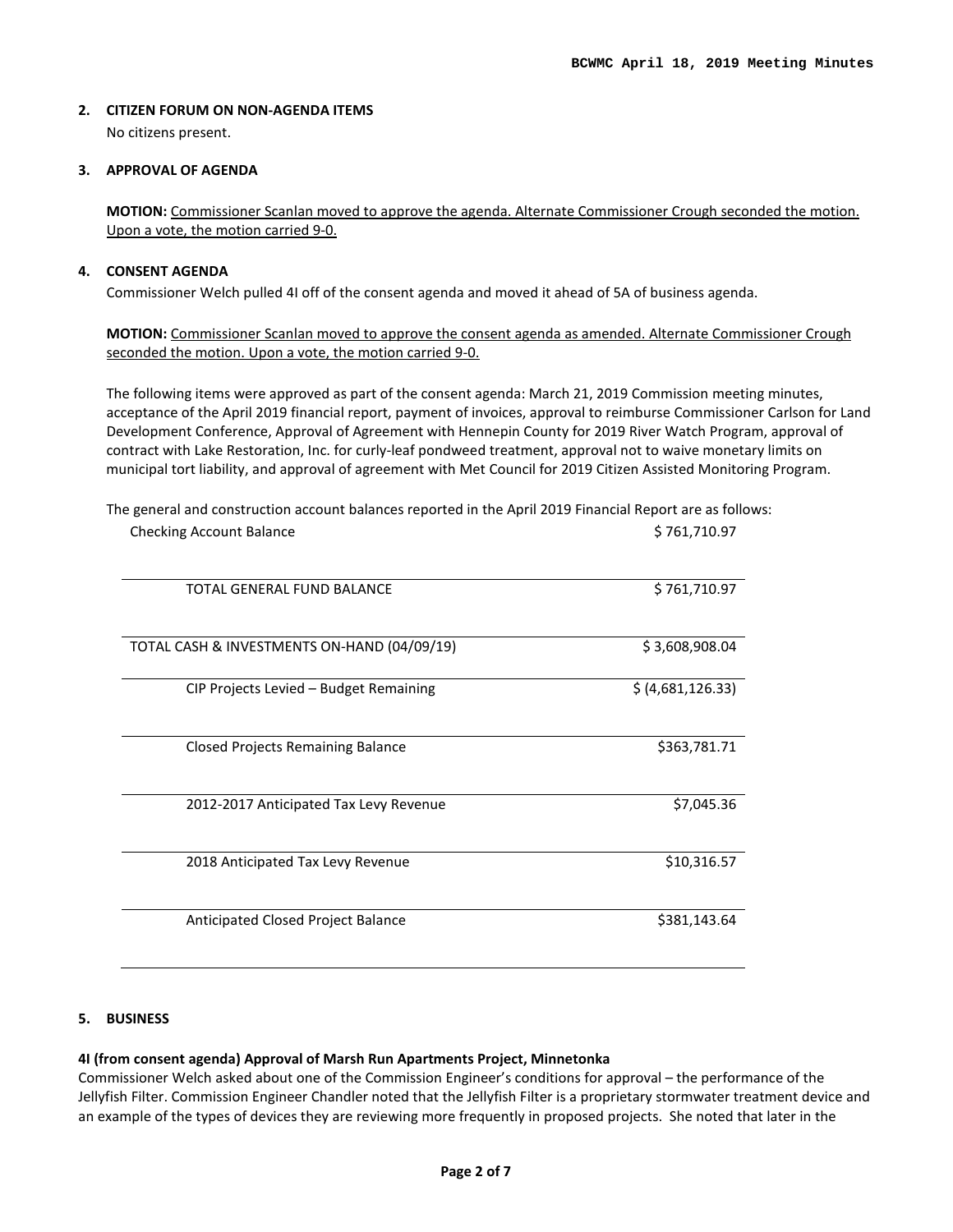agenda, staff is requesting TAC input on proprietary devices but she is not recommending holding up this project. Commissioner Welch noted that permit approval rests on the functioning of the proprietary device. He noted that a possible future agenda item may be a discussion on why projects are using flexible treatment options so frequently, rather than infiltrating or abstracting stormwater. He expressed concern that the "jellyfish" device installed for a project in a different watershed didn't treat runoff nearly as well as it stated it would.

**MOTION:** Commissioner Welch moved to approve the project with the condition that the Commission Engineer work with the City of Minnetonka to develop appropriate monitoring protocol and that the Commission receives a report one year after implementation to understand how well the device functions in situ. Commissioner Prom seconded the motion.

There was some discussion regarding how challenging it may be to monitor the effectiveness of the device due to treatment happening throughout the treatment train that includes the device. Vanessa Strong mentioned that she has experience maintaining devices and she would be happy to discuss what she knows at a future time because there are a lot of variables and it will be a lengthy discussion.

Welch likes Oliver's suggestion to direct the Engineer to work with the city of Minnetonka to develop the testing protocol on performance of system and device.

#### **VOTE:** Upon a vote, the motion carried 9-0.

#### **A. Approval of DeCola Ponds B & C Improvement Project 90% Design Plans**

Commission Engineer Chandler introduced Kurt Leuthold with Barr Engineering, who developed the 90% project plans on behalf of the City of Golden Valley. Engineer Leuthold reminded the Commission that 50% plans for this project were approved at the February meeting.

Engineer Leuthold noted the goals of this project are to reduce flooding and improve water quality. He noted that in comparing the 50% to 90% plans, there isn't much change. He reported that the project will create 24 acre-ft. flood storage volume, will lower the flood elevation at Medicine Lake Road by 1.3 feet, will expand open water by 2.0 acres, will restore 3.0 acres of wetland and upland habitat, and will reduce phosphorus removal by 10.8 lb./year. He noted the estimated construction costs are \$4.1 million and he reviewed project components included in the BCWMC portion of the funding including benches along the trail. There was some discussion about whether the Commission should pay for park benches or whether they could be incorporated into the educational components. There was consensus that the benches themselves should be funded by a different source.

Engineer Leuthold discussed the dewatering plan and construction schedule, which meet the DNR requirements to protect bats and turtles.

There was discussion about the trail surface options that were evaluated: bituminous asphalt, permeable pavers, decomposed granite, decomposed granite with stabilizer, and crushed lime rock. Bituminous asphalt was the clear preferred alternative from a maintenance and ADA perspective, especially since the runoff from the trail would be filtered before reaching the ponds.

Commissioner Welch asked why permeable pavers weren't a good option. Engineer Leuthold indicated that because of the tree canopy, there would be organic matter clogging porous areas of the pavers.

Engineer Leuthold reported that the restoration plan includes native trees, shrubs, and tamaracks and that adjacent neighbors are supportive and engaged. He noted the permitting and schedule are both on track and construction will start this fall with vegetation establishment and maintenance under a separate contract.

**MOTION:** Commissioner Scanlan moved to approve the DeCola Ponds B & C Improvement Project 90% Design Plans. Commissioner Carlson seconded the motion. Upon a vote, the motion carried 9-0.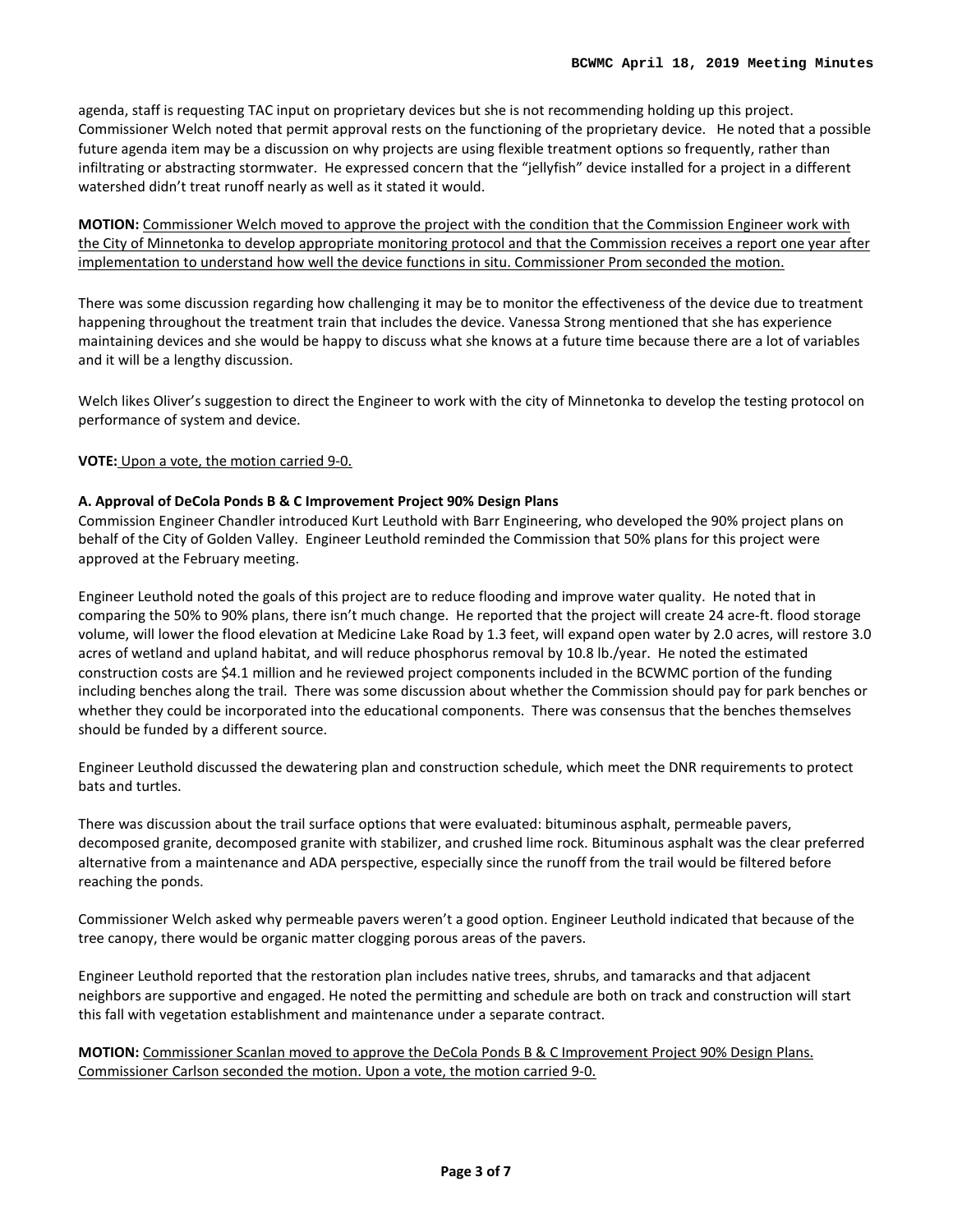#### **B. Review Draft Feasibility Study for Jevne Park Water Quality Improvement Project**

Engineer Chandler informed the Commission that Engineer Jen Koehler is currently on maternity leave, which is why Jen wasn't presenting. Engineer Chandler continued with a presentation of the Jevne Park Water Quality Improvement Project Feasibility Study. She noted that the park is connected to Medicine Lake by a channel and that the lake floods the park during 10-year events or higher.

Engineer Chandler reported that they initially considered an additional concept to expand water quality and flood storage volume using of low areas on the private property on the south side of the road, but those areas are already providing high levels of phosphorus removal and flood storage. She reported that the pond within the park currently removes about 2.9 lbs. of phosphorus per year. She noted that because this is an existing wetland and a public water, there are considerable permitting considerations such as preserving wetlands, providing optimum habitat, etc. She noted that the Commission's wetland buffer requirements wouldn't be triggered, but the plans call for a 25-ft. buffer; there isn't room for a 50-ft. buffer due to the road and existing park courts and uses.

Engineer Chandler described concepts 1 and 2, noting that they are similar, except that concept 2 has a larger pond footprint. She compared the outcomes of concepts 1 and 2 to existing conditions and noted the benefits of the project include less flooding of the road, water quality improvements, habitat improvements, and educational opportunities.

Next, Engineer Chandler reviewed input from the public and the City of Medicine Lake. She noted that not many people were worried about the temporary flooding on the road and were more worried about the open water area within the park. She noted that Concept 1 was recommended by the public, the city, and Commission staff.

Commissioner Carlson added that the project has improved engagement and "good feelings" within the city. He recommended that the Commission implement Concept 1. Alternate Commissioner Cesnik asked about project maintenance. Engineer Chandler replied the city would be responsible for maintenance of the project.

Commissioner Harwell asked about the back flow into the park from the lake, about erosion around the proposed sheet pile, and groundwater elevations. Engineer Chandler noted that it's unlawful to prevent back flow into the park from the lake.

# **MOTION:** Commissioner Carlson moved to approve the feasibility study for the Jevne Park Water Quality Improvement Project and to move forward with implementing Concept 1. Alternate Commissioner Crough seconded the motion.

Discussion: Commissioner Welch questioned the necessity of this project given its minimal water quality and flood reduction benefits. He wondered if the new CIP scoring matrix was used to evaluate the project. It was pointed out that the matrix wasn't meant to be retroactive. Administrator Jester quickly scored it and informed the commission that it ranked on the low side, at 6.5. She also noted multiple benefits of the project including: wildlife improvement, wetland improvement, education, and the fact that it addresses a TMDL on a priority waterbody.

There was also discussion about buffer requirements. Commissioner Welch asked why, since the wetland is considered "Manage 1," a 50-foot buffer wasn't incorporated into the project. Engineer Chandler reminded the Commission that this project doesn't actually trigger buffer requirements and the study worked to incorporate buffers as much as possible. She noted that cost and space were considerations regarding buffers. Commissioner Welch indicated that he would not vote to approve the project without 50-foot buffers because that would indicate a discrepancy between what the Commission requires of other project proposers, but is not willing to install for their own projects.

# **MOTION:** Commissioner Welch moved to amend the original motion to require 50-ft. wetland buffers. There was no second to the motion.

Commissioner Carlson explained that from the city's perspective, it's important to keep park space, but they can still consider specifications of buffers during final design.

Commissioner Scanlan asked if parkland counts as a buffer. Engineer Chandler said the BCWMC has a definition of what constitutes a buffer and that turf grass is not considered a buffer.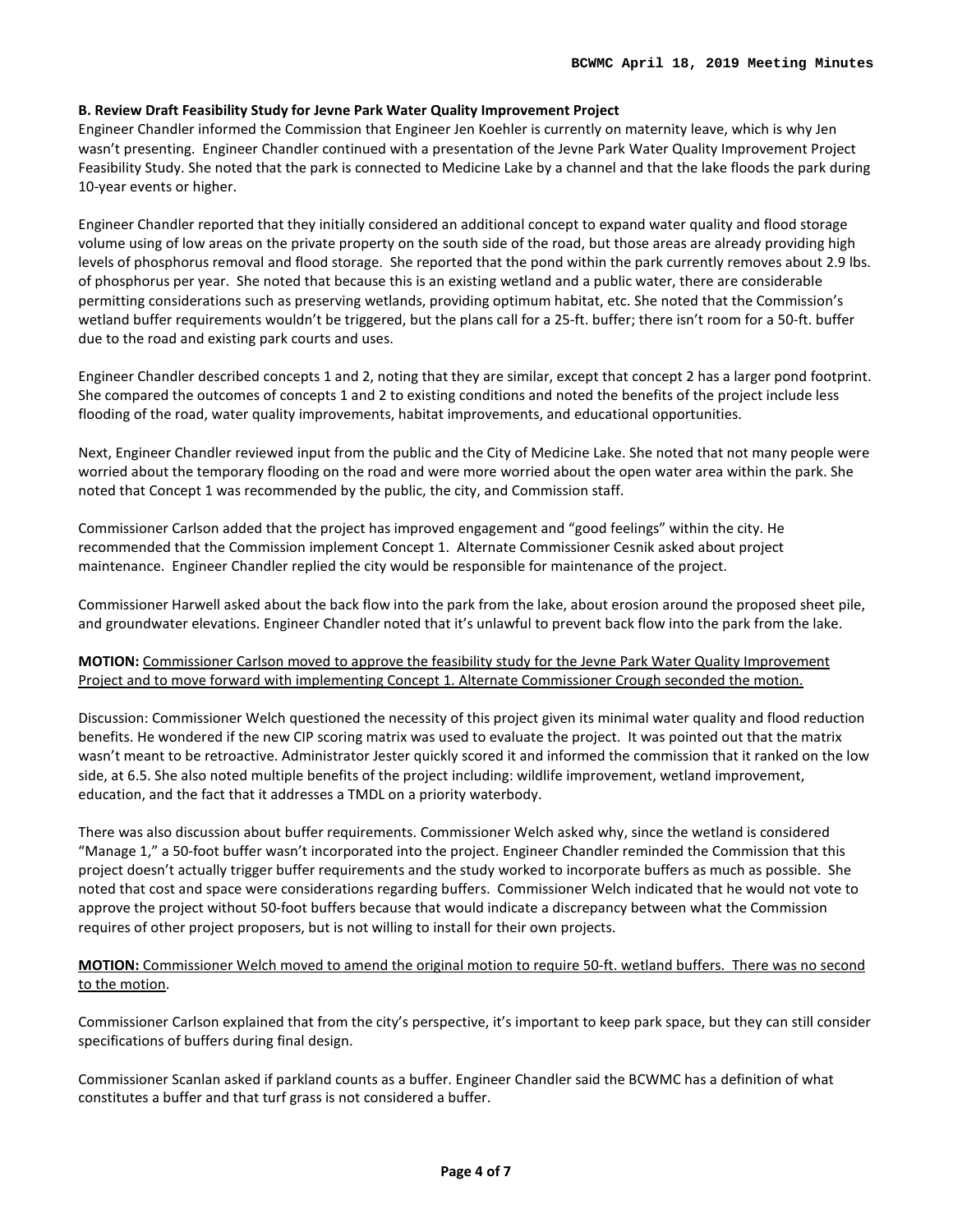Susan Wiese (TAC member from Medicine Lake) added to Commissioner Carlson's point that this park is widely used by city residents.

Alternate Commissioner McDonald Black wondered if it was appropriate to move forward on this project if the city hasn't yet amended its ordinances for compliance with the BCWMC Plan, including wetland buffer ordinances. Administrator Jester noted that most cities have not yet adopted updated ordinances and the Commission is moving forward on several CIP projects in different cities.

# **VOTE:** Upon a roll call vote, the motion carried 8-1 with Minneapolis voting against the motion and all other cities voting for the motion.

Commissioner Welch explained that he finds it appropriate for the city to have significant input into the project, but he doesn't agree with putting hundreds of thousands of dollars into the project and not adhering to the BCWMC buffer rule.

Chair Prom said buffers are being put in to the extent possible, so it is appropriate, and Commissioner Harwell reiterated that the project is in compliance with the buffer rule because it wasn't triggered by the project.

# **C. Update on 319 Grant for Sweeney Lake Alum Treatment and Carp Management**

Administrator Jester shared the good news that the BCWMC's \$330,000 Federal 319 grant application for the Sweeney Lake Alum Treatment and Carp Management Project was approved and the MPCA is recommending that the EPA fund the project. She noted that she and Commission Engineer Greg Wilson worked together on the Nine Element Review and submitted that to the MPCA for review and approval by EPA. She noted that the next steps include executing grant agreements, and discussing the project and expected future lake conditions with lake residents. She reported that the local match of \$220,000 for the \$550,000 project is included in 2020/2021 in the 5-year CIP in Item 5D below and that the grant funding would be available next spring and needs to be spent by August 2023.

# **D. Review Technical Advisory Committee Recommendations for 5-year CIP**

Mark Ray, TAC Chair, reported that the BCWMC TAC met on March 8th and 26th to discuss possible projects to include in the 5-year Capital Improvement Program (CIP) and to score projects using the new CIP Project Scoring Matrix. He reviewed the TAC recommendations on the 2021 – 2025 CIP list, results of the scoring, and project fact sheets.

# **MOTION:** Commissioner Scanlan moved to approve Technical Advisory Committee Recommendations for the 5-year CIP. Commissioner Carlson seconded the motion.

Discussion: Commissioner Welch asking the reason behind performing a creek restoration project rather than dredging Bassett Creek Park Pond. Mr. Ray explained that the pond's life is still pretty long and could be even further extended by installing a forebay along with upstream creek restoration. It was noted that neither of those projects are slated for the current 5-year CIP but were included in the  $6<sup>th</sup>$  year (2026) as a possible placeholder.

# **VOTE:** Upon a vote, the motion carried 9-0.

# **E. Consider Directing TAC to Provide Guidance on Reviewing Proprietary Stormwater Treatment Devices**

Commission Engineer Chandler reported that (as noted during discussion of Item 4I), the Commission has seen an increase in the use of proprietary stormwater treatment devices for development and redevelopment projects. She noted there are not widely accepted levels of treatment or pollutant removal efficiencies associated with these devices and that while most proprietary devices undergo third party testing, not all testing is the same and not all devices receive the same level of approval from third party testing organizations. She noted the BCWMC Engineer requests that the Commission direct the TAC to provide guidance for BCWMC review and acceptance of proprietary stormwater treatment devices.

# **MOTION:** Commissioner Scanlan moved to direct TAC to provide guidance on reviewing proprietary stormwater treatment devices. Commissioner Harwell seconded the motion.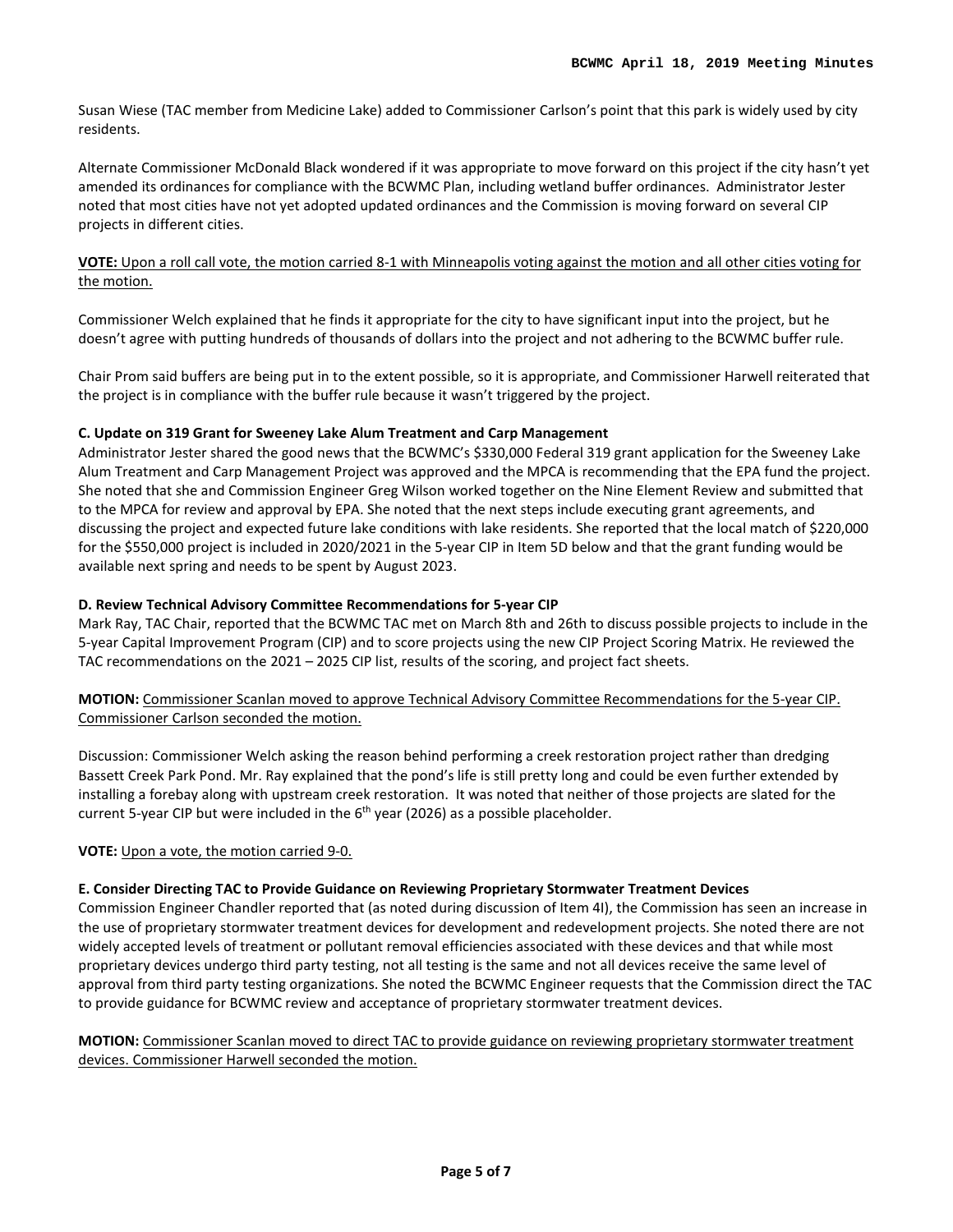Discussion: Commissioner Welch stated that he is interested in innovative technologies, but results vary widely among different devices. Commissioner Harwell noted she was curious about the scope of the devices to review. Engineer Chandler replied that what they really want guidance on is the type of testing that is needed.

#### Upon a vote, the motion carried 9-0.

#### **F. Discuss Report on Winter Maintenance Classes and Recommendations from Fortin Consulting**

Commissioner Harwell requested that the Commission review and discuss the recommendations resulting from 39 Winter Maintenance Trainings performed by Fortin Consulting. She said she talked with Brooke Asleson at the MPCA who mentioned that there are classes coming up (by Fortin Consulting) through a grant and she is wondering if cities would like to participate. The new class is aimed specifically at property managers and will be held on May 15 and June 5, 2019.

Chair Prom noted he was in favor of interacting more with property managers. Administrator Jester explained that the Hennepin County Chloride Consortium is still trying to understand barriers to getting people to stop using so much salt. She mentioned it would be really nice to have consistent efforts across the Metro and that salt education is currently very "scattershot."

Dawn Pape brought up that she is working to unite efforts with a "SaltSmart.info" website—a one-stop shop where the public can find the information they need. Information is currently scattered across many watershed district websites.

Alternate Commissioner McDonald Black suggested handing out business cards with information about reducing salt use. She thought animal shelters would be a good host for educational information because salt is harmful to paws.

#### **G. Discuss Plans for 50th Anniversary Event**

Administrator Jester updated the Commission on the progress made for planning the event, but noted that she is still looking for a keynote speaker. She asked commissioners to reach out to their city councils and city commissions and invite them to the event.

Chair Prom mentioned he's hoping to get drone footage of the creek and that other cities can join that effort.

#### **6. COMMUNICATIONS**

#### A. **Administrator's Report**

i. Administrator Jester noted Hennepin County Commissioner Fernando from District 2 wants to meet with Commission leadership and that a meeting is being arranged.

#### B. **Chair**

i. Chair Prom reported that the old Four Season's Mall area may be redeveloped and that a neighborhood meeting is scheduled for April 23<sup>rd</sup> at Beautiful Savior at 5:30 p.m. Chair Prom encouraged commissioners to attend the meeting to give input.

# C. **Commissioners**

- i. Alternate Commissioner McDonald Black thanked Ms. Jester and Ms. Chandler for helping the Commission receive over \$2 million in grant funds over the last 6 years.
- ii. Commissioner Harwell reported she recently learned that the dumping of aquatic exotic pets is a big problem. She noted she saw a presentation that might be good for a future Commission meeting and that aquatic pet surrender events are being held around the Metro.
- iii. Commissioner Welch asked that Administrator Jester send information on the Four Seasons Mall area neighborhood meeting.
- iv. Commissioner Scanlan brought up an interesting newspaper article regarding Winnetka Pond.
- v. Alternate Commissioner Cesnik noted the AMLAC annual meeting on May 15<sup>th</sup> at the Plymouth Creek Center at 7 p.m.
- vi. Chair Prom mentioned that the Plymouth boat launch on the west side of Medicine Lake is closed.
- D. **TAC Members –** no comments